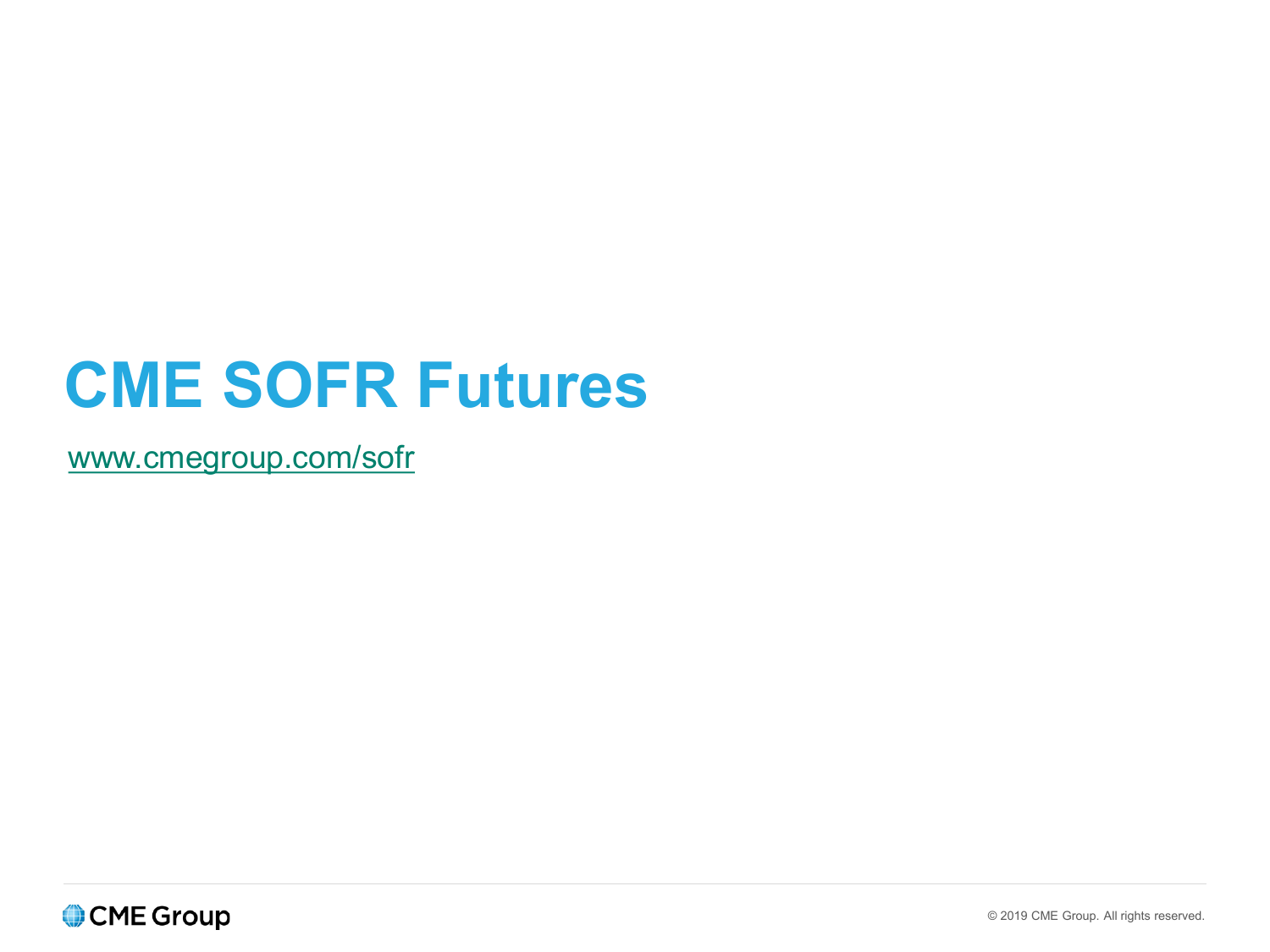# **Background on SOFR and the ARRC**

In 2014, the Federal Reserve commissioned the Alternative Reference Rates Committee (ARRC), tasked with identifying an alternative USD interest rate benchmark based firmly in market transaction data. After extensive research, in June 2017 the ARRC selected the **Secured Overnight Financing Rate (SOFR)**, a broad treasury financing rate, as the preferred alternative reference rate for the USD Marketplace

| <b>July 2014</b>                                                                                              | <b>Nov 2014</b>                                                                                                                   | Jun 22, 2017                                                                                        | <b>July 27, 2017</b>                                                                                                           | <b>April 3, 2018</b>                                                                        |
|---------------------------------------------------------------------------------------------------------------|-----------------------------------------------------------------------------------------------------------------------------------|-----------------------------------------------------------------------------------------------------|--------------------------------------------------------------------------------------------------------------------------------|---------------------------------------------------------------------------------------------|
| <b>Financial Stability</b><br>Board (FSB)<br>initiates global<br>effort to review<br>and reform<br>benchmarks | <b>Federal Reserve</b><br>Board forms the<br>Alternative<br><b>Reference Rates</b><br>Committee<br>(ARRC) for U.S.<br>marketplace | <b>ARRC</b> endorses<br>SOFR as preferred<br>alternative<br>reference rate for<br><b>USD market</b> | <b>Financial Conduct</b><br><b>Authority (FCA)</b><br>highlights that it will<br>not mandate LIBOR<br>submission post-<br>2021 | <b>Federal Reserve</b><br><b>Bank of New York</b><br>begins publishing<br><b>SOFR daily</b> |

#### **CME Group has been deeply involved in this initiative for several years**

Member of LIBOR Oversight Committee since April 2013

Member of ARRC since September 2015

Participant in ISDA Working Group on Benchmark Fallbacks

Published White Paper: What's Next for LIBOR and Eurodollar Futures?

Hosted market-wide webinar on ARRC and SOFR, attended by 900 market participants

Collected feedback from 100+ participants on SOFR futures design

**Launched SOFR futures on May 7, 2018 and cleared OTC SOFR swaps on October 22, 2018**

**Launching options on SOFR futures on January 6, 2020**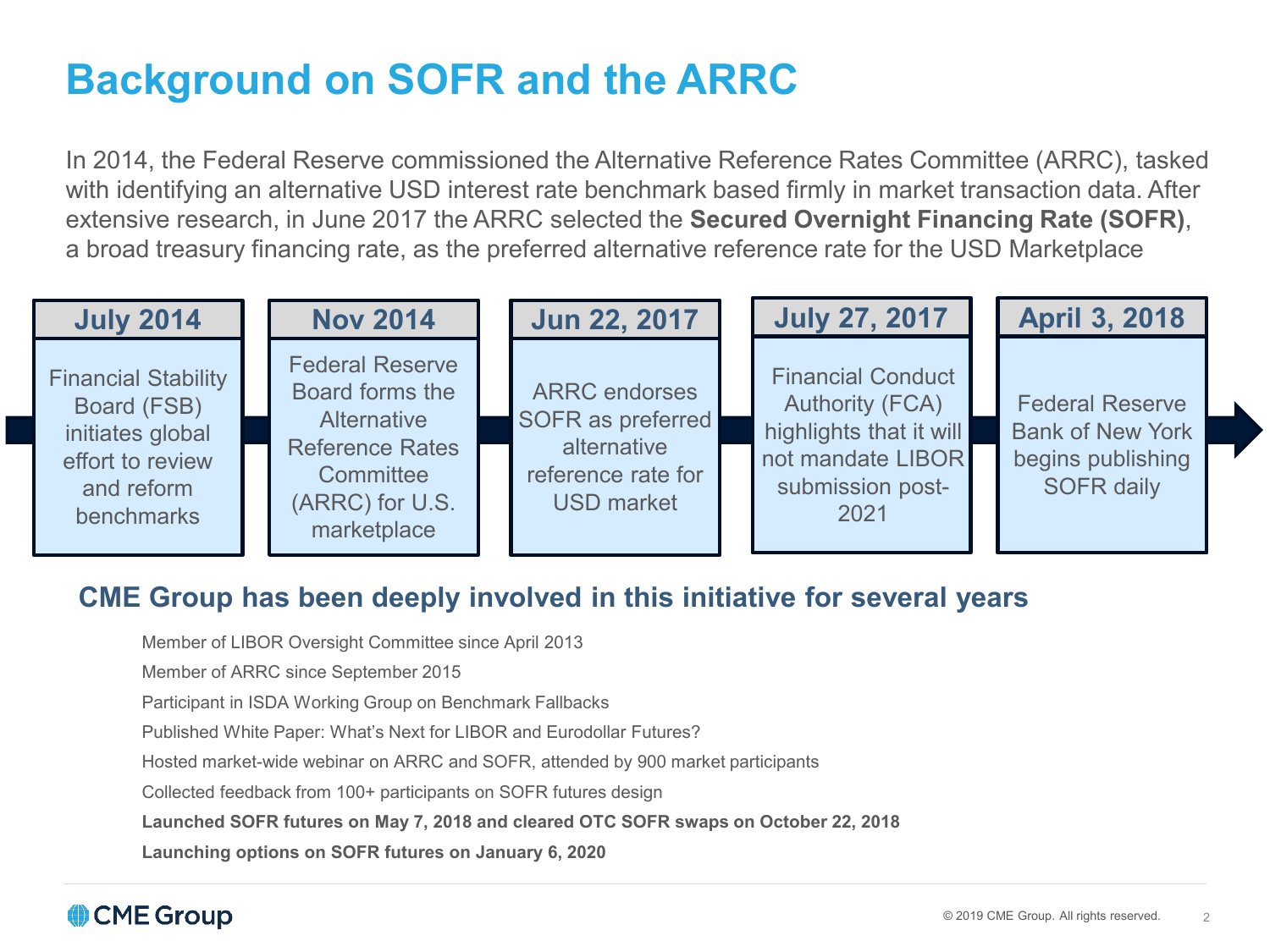# **What is the Secured Overnight Financing Rate (SOFR)?**

- SOFR is endorsed by the Fed-sponsored Alternative Reference Rate Committee (ARRC) as a robust alternative reference rate for the USD Marketplace
- ARRC's criteria included liquidity of the underlying market, usefulness to all market participants, feasibility of calculating the rate, and consistency with IOSCO principles for benchmarks (such as Benchmark Quality and Governance)\*
- Underpinned by the U.S. Treasury overnight repurchase (repo) market, for which the pool of eligible transactions exceeds \$700 billion per day, and is growing\*\*
	- Data sourced from tri-party repo data from Bank of New York Mellon (BNYM), and cleared bilateral and GCF Repo data from the Depository Trust & Clearing Corporation (DTCC)
	- Calculated as a transaction-volume-weighted median rate
	- Various filters and trims are applied to cleared bilateral and GCF transactions from DTCC to clean idiosyncrasies such as inter-company transactions and repo specials. Also, the Fed's RRP transactions are excluded to help determine the representative cost of overnight secured funding.
- SOFR is financially distinct but highly correlated with benchmark Eurodollar and Fed Fund rates. Therefore, we believe that Eurodollars, Fed Funds, and SOFR futures may co-exist for a long time providing valuable choice in investing, risk management, and hedging tools.

*\*ARRC Second Report, page 4 \*\*ARRC Second Report, page 7 <https://www.newyorkfed.org/medialibrary/Microsites/arrc/files/2018/ARRC-Second-report>*

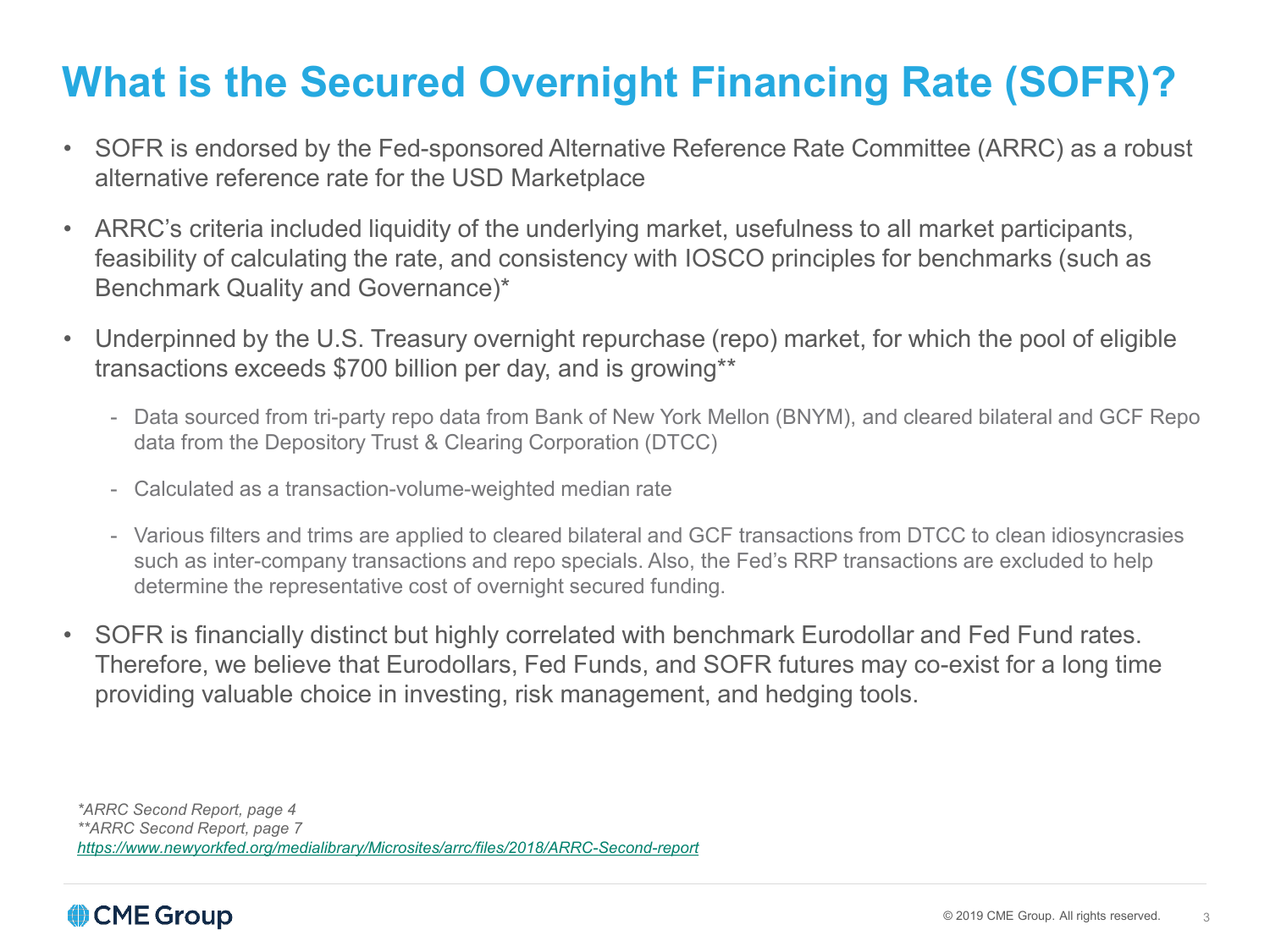# **3-Month Compounded SOFR, 3-Month Compounded EFFR, and 3-Month LIBOR®**



CME Group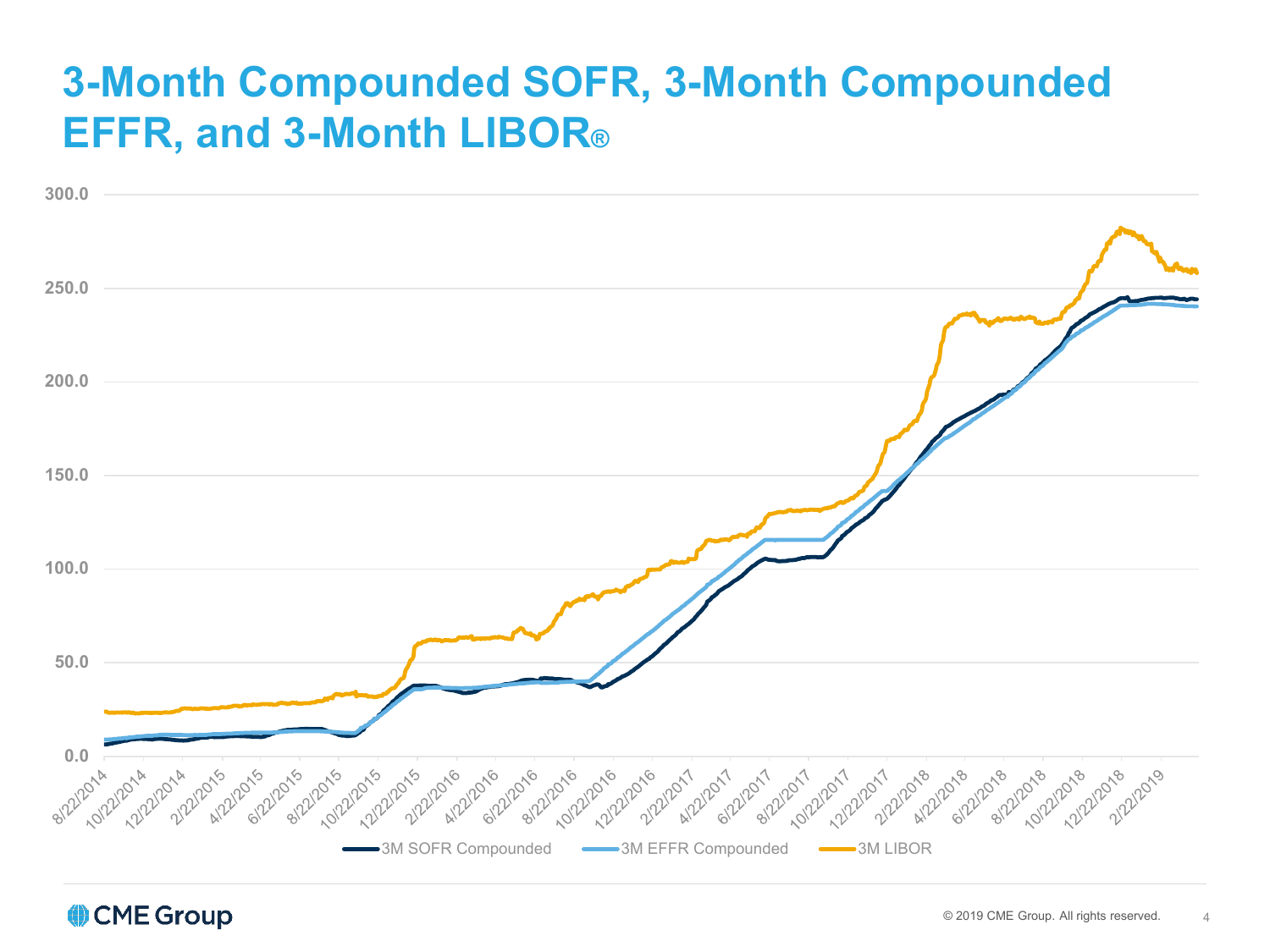# **CME 3-Month and 1-Month SOFR futures**

#### **Based on extensive customer feedback, CME Group launched 3-Month and 1-Month SOFR futures contracts on May 7, 2018**

- 3-Month SOFR futures (SR3) offer a strip of 39 quarterly contracts which settle to the compounded SOFR in a given reference period between two IMM dates
- 1-Month SOFR futures (SR1) offer a strip of 13 monthly contracts which settle to the arithmetic average of SOFR in a given calendar month
- Complementarity between SR3 and SR1:
	- The 1-Month SOFR futures strip offers finer granularity for framing market expectations of future SOFR values over the nearby 1-month to 7-month interval during which the front 3-Month contract becomes more set each day from daily SOFR fixings
	- After the nearby contract enters its Reference Quarter, the contract rate becomes a mix of (i) known SOFR values, ie, published values for all days from start of the Reference Quarter to the present, and (ii) market expectations of SOFR values for all remaining days in the Reference Quarter that lie ahead
- CME Group will launch options on 3-Month SOFR futures on Jan 6, 2020, pending regulatory review



#### **CME SOFR Product Development Timeline**

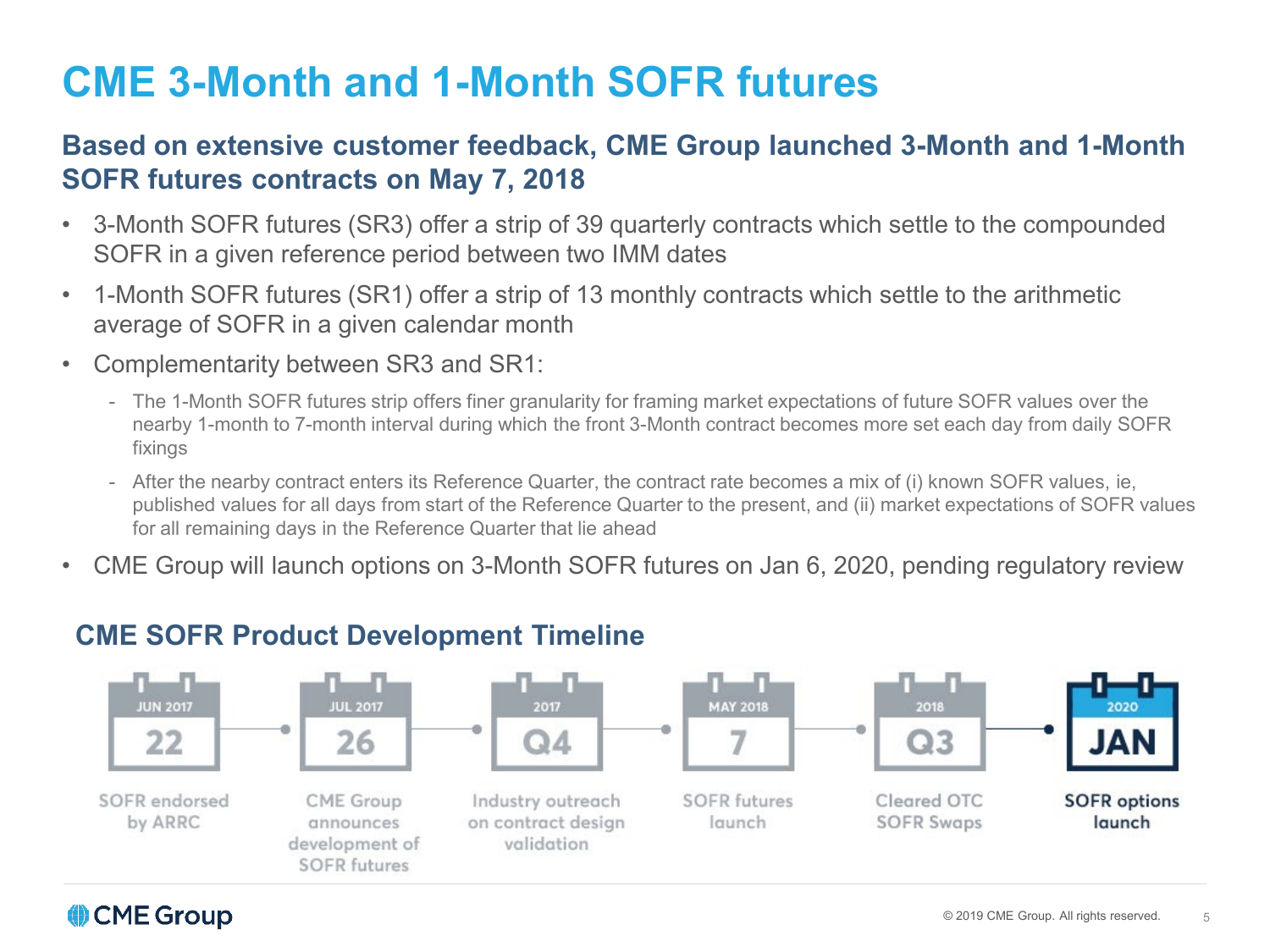# **SOFR Futures Contract Design**

|                                            | <b>3-Month SOFR futures</b>                                                                                                                                                                                                   | <b>1-Month SOFR futures</b>                                                                                                                                                                                                                 |
|--------------------------------------------|-------------------------------------------------------------------------------------------------------------------------------------------------------------------------------------------------------------------------------|---------------------------------------------------------------------------------------------------------------------------------------------------------------------------------------------------------------------------------------------|
| <b>Contract Unit</b>                       | Compounded daily Secured Overnight Financing Rate<br>("SOFR") interest during contract Reference Quarter, such<br>that each basis point per annum of interest $= $25$ per<br>contract.                                        | Average daily Secured Overnight Financing Rate ("SOFR")<br>interest during futures contract delivery month, such that each<br>basis point per annum of interest is worth \$41.67 per futures<br>contract.                                   |
| <b>Price Basis</b>                         | Contract-grade IMM Index: 100 minus R                                                                                                                                                                                         | Contract-grade IMM Index: 100 minus R                                                                                                                                                                                                       |
| <b>Contract Size</b>                       | \$25 per basis point per annum                                                                                                                                                                                                | \$41.67 per basis point per annum                                                                                                                                                                                                           |
| <b>Minimum Price</b><br><b>Fluctuation</b> | Nearby Delivery Month: 0.0025 IMM Index points (1/4 basis<br>point per annum) equal to \$6.25 per contract<br>All Other Delivery Months: 0.005 IMM Index points (1/2)<br>basis point per annum) equal to \$12.50 per contract | Nearby Delivery Month: 0.0025 IMM Index points (1/4 basis<br>point per annum) equal to \$10.4175 per contract<br>All Other Delivery Months: 0.005 IMM Index points $(\frac{1}{2})$ basis<br>point per annum) equal to \$20.835 per contract |
| <b>Delivery Months</b>                     | Nearest 39 March Quarterly months<br>(Mar, Jun, Sep, Dec)                                                                                                                                                                     | Nearest 13 calendar months                                                                                                                                                                                                                  |
| <b>Globex Product</b><br>Code              | SR <sub>3</sub>                                                                                                                                                                                                               | SR <sub>1</sub>                                                                                                                                                                                                                             |

*For full SOFR contract specifications, please refer to appendix slides 12 and 13*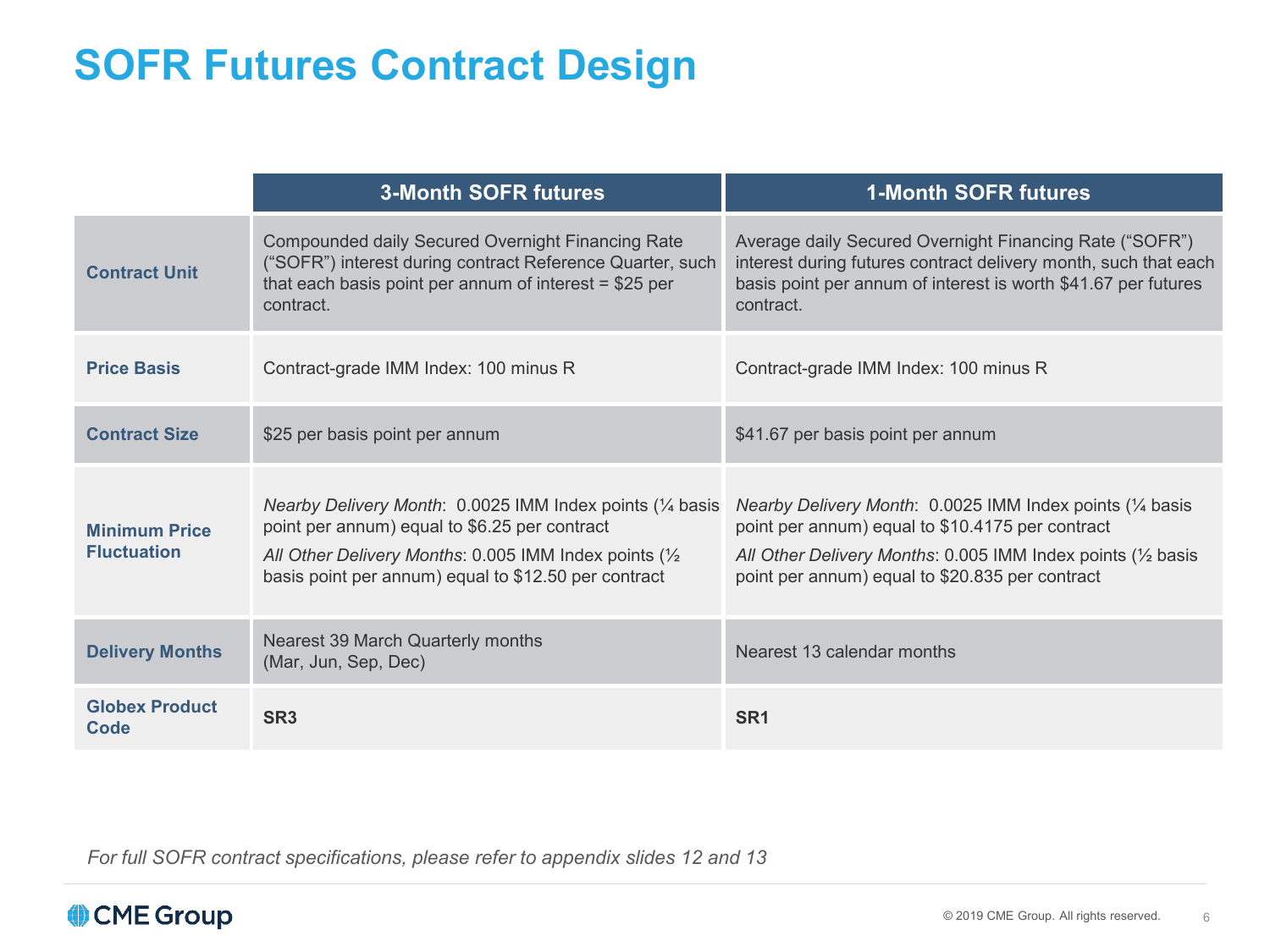# **3-Month SOFR vs. Eurodollar Futures: Contract Months and Reference Periods**

- Due to the nature of their underlying rates, Eurodollar futures are forward looking (using 3-month rates) while SOFR futures are backward looking (using an overnight rate)
- SOFR futures are named so that each contract month's 3-month reference period begins at the same time of as the most relevant Eurodollar future
- While the reference period is the same for both products, the final settlement date and last trade date differs



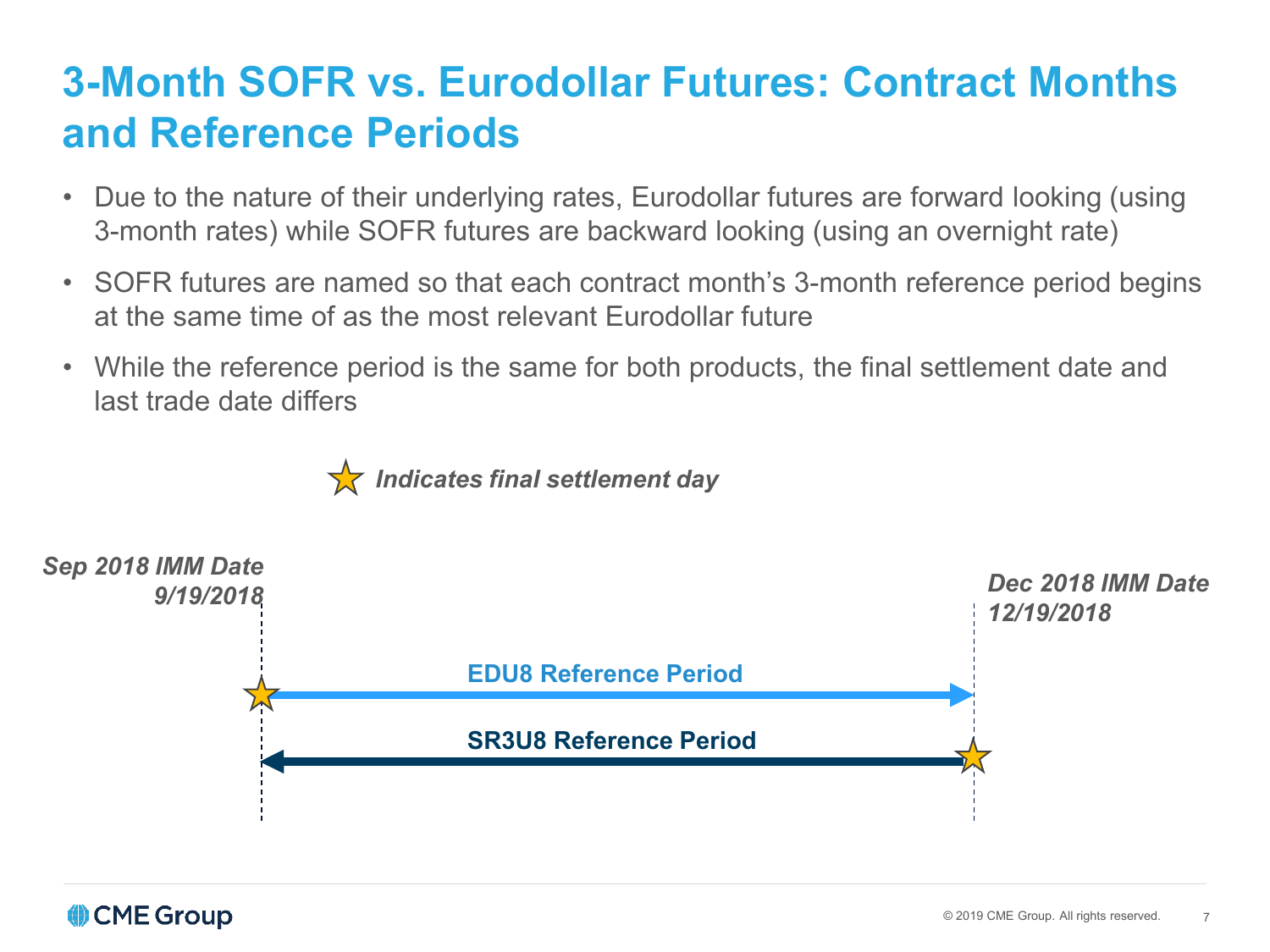# **Inter-Commodity Spreads facilitate liquidity formation in SOFR futures**

- CME Globex offers spread instruments that reduce leg risk and improve liquidity formation by matching orders from related markets
- We offer inter-commodity spreads between short-term interest rate futures
	- *Eurodollars vs. Fed Fund futures*
	- *1-Month SOFR vs. Fed Fund futures (with implied)*
	- *3-Month SOFR Futures vs. Eurodollar futures (with implied)*
	- *3-Month SOFR Futures vs. 1-Month SOFR futures*
	- *3-Month SOFR Futures vs. Fed Fund futures*
- Implied functionality creates orders using related spread markets
	- *For example, if there are market makers providing liquidity in 1-Month SOFR vs. Fed Fund Futures, the CME Globex match engine will use this in combination with the Fed Fund markets to create orders in the SOFR outrights*

#### *CME Clearing provides margin offsets of up to 75% between related STIR Futures*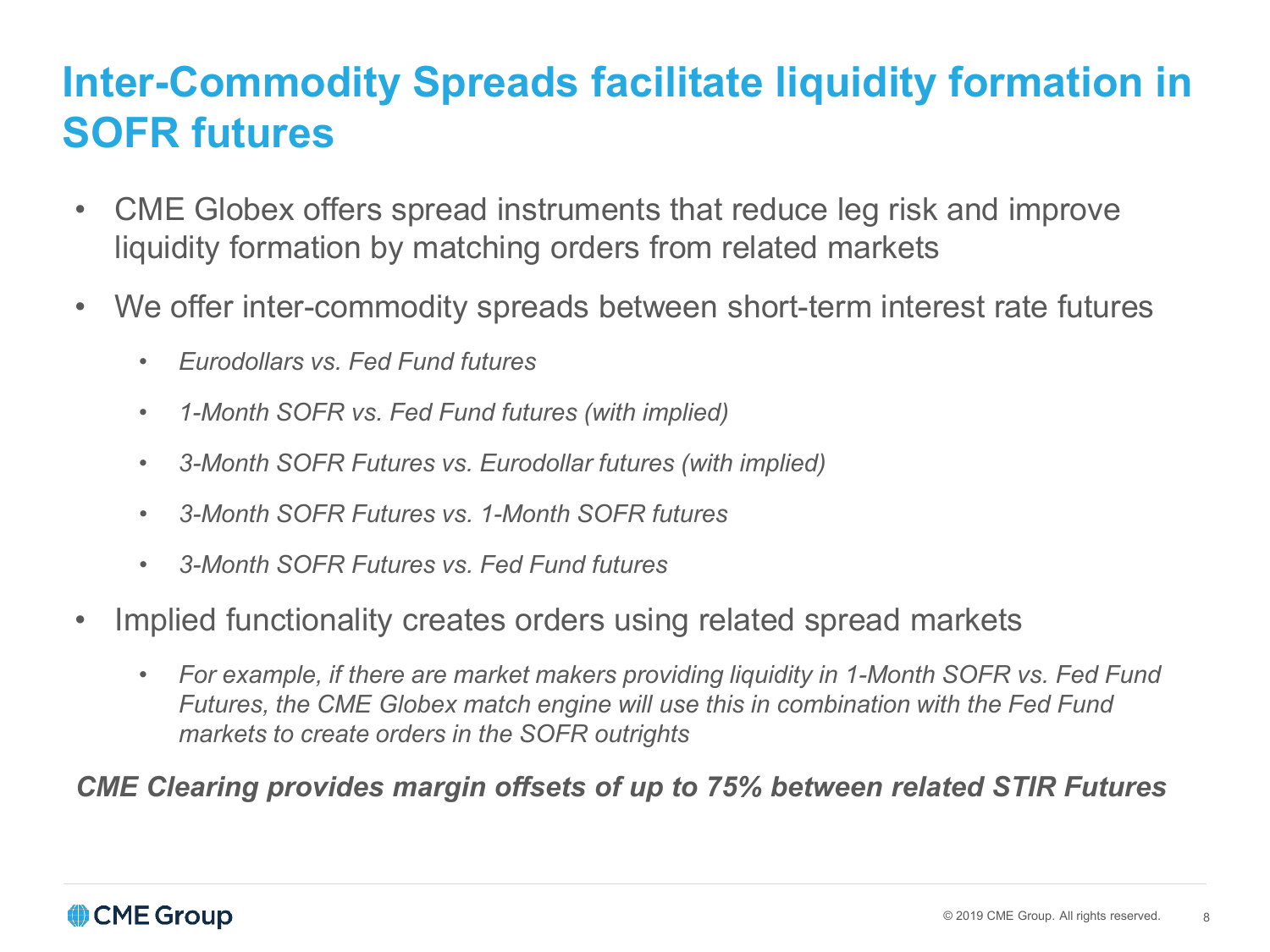## **Inter-commodity spreads for Short-Term Interest Rates**

**Spreading against established liquidity pools of FF and ED futures assist in developing liquidity in SOFR futures** 



#### **Spread Weightings**

- Fed Funds and 1-Month SOFR futures are \$41.67 DV01 contracts
- Eurodollars and 3-Month SOFR futures are \$25 DV01 contracts
- To keep positions and risk balanced, spreads between instruments with different DV01s are weighted with 10:6 leg ratios. DV01s which are \$41.67 for 1-Month contracts (FF and SR1) and \$25.00 for 3-Month contracts (ED and SR3)
- For weighted spreads, legs are arranged to match exposures between IMM dates: 1 quarterly Eurodollar or 3-Month SOFR future spread against the next 2 Fed Fund or 1-Month SOFR Futures contract months (e.g. 3 April FF + 3 May FF vs. 10 March ED)

| <b>Globex Symbol Example</b> | <b>Spread</b><br>Code | <b>Implied Y/N</b> | <b>Front Leg</b> | <b>Back Leg</b>    | <b>Leg Ratio</b> |
|------------------------------|-----------------------|--------------------|------------------|--------------------|------------------|
| ZQJ8K8-GEH8                  | EF                    | No.                | <b>Fed Funds</b> | <b>Eurodollars</b> | $(3+3): 10$      |
| SR3H8-GEH8                   | <b>IS</b>             | Yes                | SOFR 3-Month     | <b>Eurodollars</b> | 1:1              |
| SR1H8-ZQH8                   | IS                    | Yes                | SOFR 1-Month     | <b>Fed Funds</b>   | 1:1              |
| <b>SR1J8K8-SR3H8</b>         | EF                    | No.                | SOFR 1-Month     | SOFR 3-Month       | $(3+3): 10$      |
| ZQJ8K8-SR3H8                 | EF                    | No.                | <b>Fed Funds</b> | SOFR 3-Month       | $(3+3): 10$      |

#### **CME Group**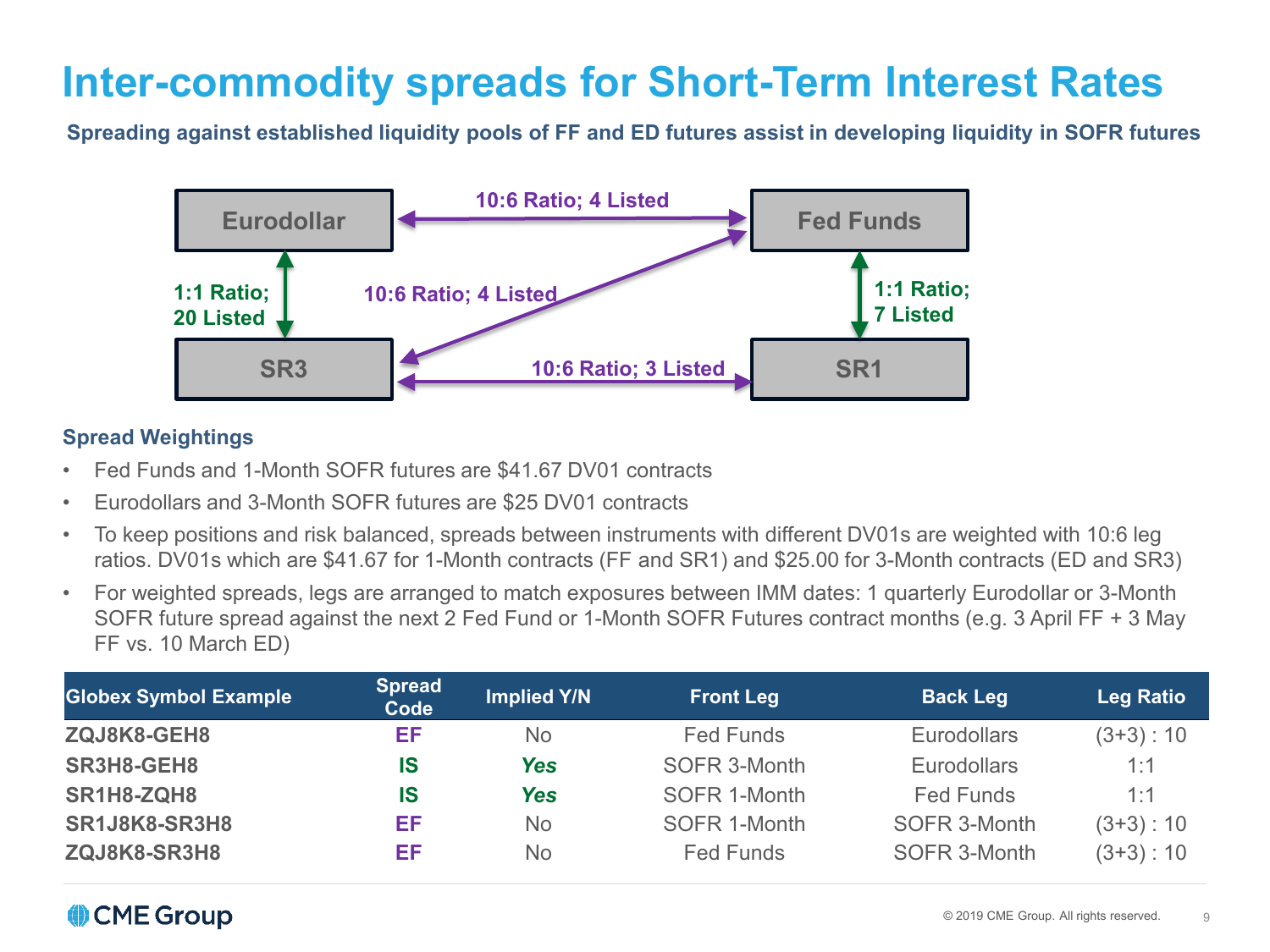# **OTC Clearing for SOFR OIS**

- Clearing OTC SOFR Swaps further extends CME Group's leadership as the only clearing house to offer clearing for IRS, Swaptions and Interest Rate futures within a single netting pool.
- The deep liquidity and potential offsets found in our Interest Rate franchise makes CME the natural home for SOFR clearing.

| <b>Field</b>                             | <b>Description</b>           |
|------------------------------------------|------------------------------|
| <b>Swap Types</b>                        | O(S)                         |
|                                          | <b>Fixed versus SOFR</b>     |
|                                          | <u>Basis:</u>                |
|                                          | <b>USD LIBOR versus SOFR</b> |
|                                          | <b>EFFR versus SOFR</b>      |
| <b>Floating Rate Index</b>               | USD-SOFR-COMPOUND            |
| <b>Maximum Maturity</b>                  | 30 Years                     |
| <b>Settlement Convention</b>             | $T+1$                        |
| <b>Forecasting and Discounting Curve</b> | <b>USD SOFR Curve</b>        |
| <b>Price Alignment Rate</b>              | USD SOFR                     |
| <b>Reset Calendar</b>                    | <b>US Gov Securities</b>     |
| <b>Payment Calendar</b>                  | <b>USNY</b>                  |

#### Product Scope

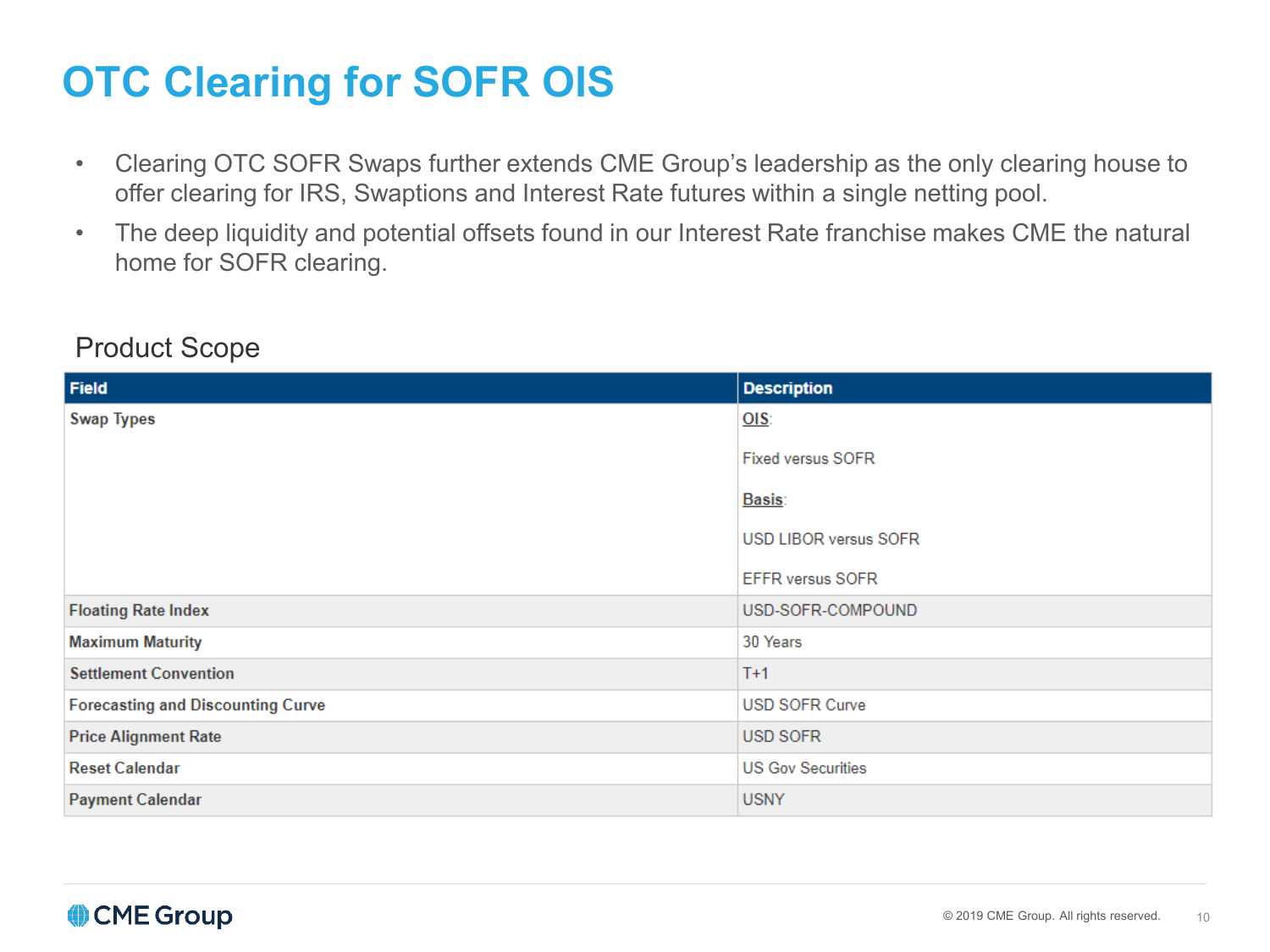# **CME Offerings in light of ARRC's Paced Transition Plan**



|                  | <b>Step</b>                                                                                                                                                                                    | <b>Timing</b>          |            |  |
|------------------|------------------------------------------------------------------------------------------------------------------------------------------------------------------------------------------------|------------------------|------------|--|
| 1                | ARRC Nominates SOFR as preferred rate for U.S. Dollar marketplace                                                                                                                              | June 22, 2017          | (Complete) |  |
| 2 <sup>1</sup>   | <b>SOFR daily publication begins</b>                                                                                                                                                           | April 3, 2018          | (Complete) |  |
| $\mathbf{3}$     | <b>CME futures contracts launch</b>                                                                                                                                                            | May 7, 2018            | (Complete) |  |
| 4                | CME provides OTC Clearing for SOFR OIS (SOFR also used for discounting<br>and price alignment)                                                                                                 | <b>October 1, 2018</b> | (Complete) |  |
| $5\phantom{.}$   | CCPs begin offering optionality in the rate used for discounting and price<br>alignment, for all OTC-Cleared derivatives                                                                       | Q1-2020                |            |  |
| $6 \overline{6}$ | CCPs no longer accept new swap contracts for clearing that use Effective<br>Fed Funds Rate for price alignment and discounting, except for the purpose<br>of reducing risk in legacy contracts | Q1-2021                |            |  |
| $\overline{7}$   | Creation of term reference rate, potentially based on SOFR-derivatives<br>markets once liquidity has developed sufficiently to produce a robust rate                                           | Before end of 2021     |            |  |

*Source: ARRC Roundtable November 2nd <https://www.newyorkfed.org/arrc/meetings>*

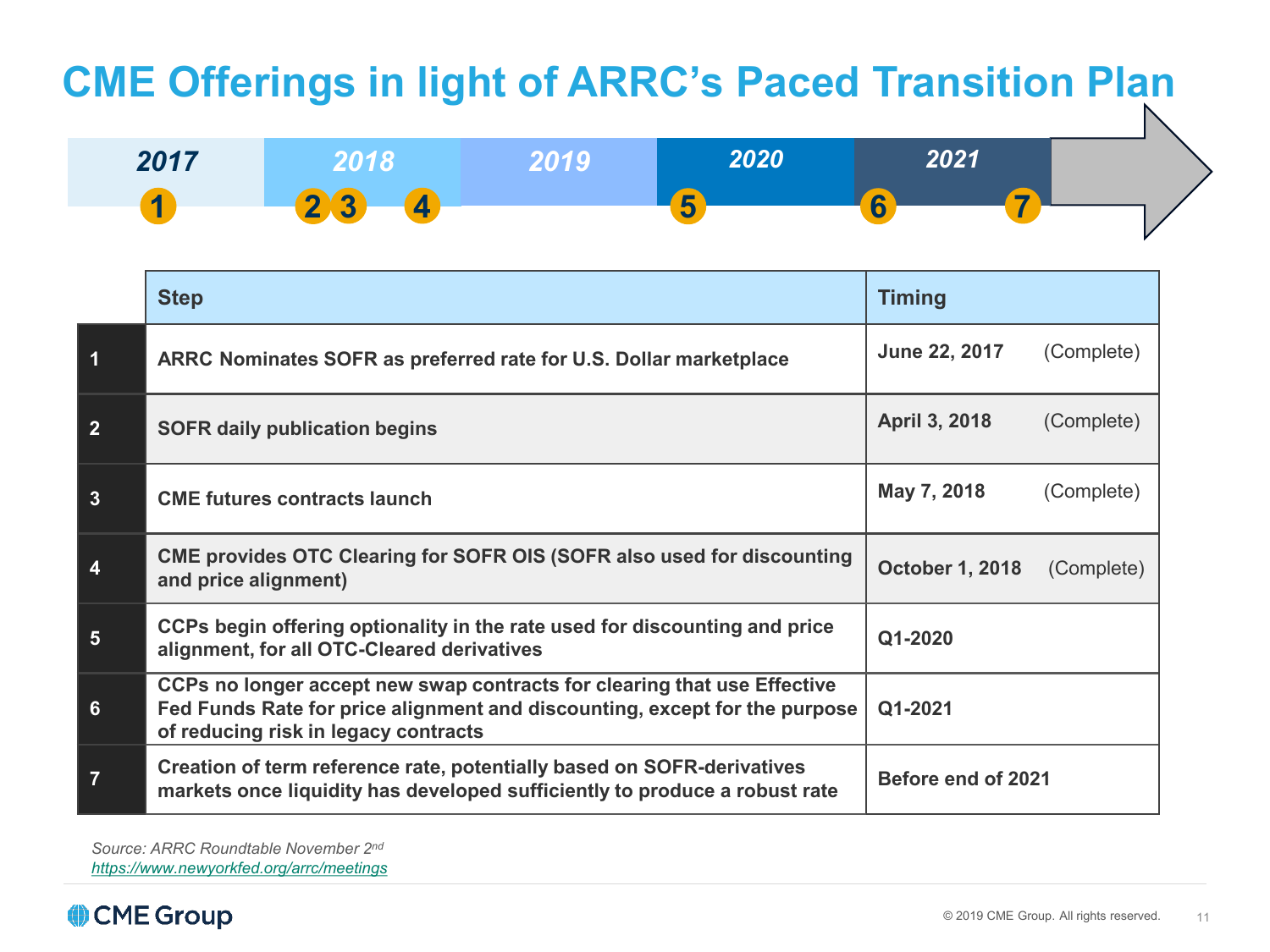# **Why Trade SOFR Futures?**

- Futures are a reliable indicator of market expectations of SOFR along the curve
- Seamless spread trading vs. Eurodollars and Fed Funds futures via inter-commodity spreads, providing relative value opportunities and a transparent basis market
- Margin offsets of up to 80% vs. Treasuries, Eurodollars and Fed Funds futures [\(SR1 offsets](https://www.cmegroup.com/trading/interest-rates/stir/one-month-sofr_performance_bonds.html?marginsTab=INTER#clearingCode=SR1§or=INTEREST+RATES&exchange=CME&pageNumber=1) | [SR3 offsets\)](https://www.cmegroup.com/trading/interest-rates/stir/three-month-sofr_performance_bonds.html?marginsTab=INTER#clearingCode=SR3§or=INTEREST+RATES&exchange=CME&pageNumber=1)
- Slated to become eligible for portfolio margining against CME-cleared swaps in 2020
- Supported by a robust global network of FCMS and [market makers](https://www.cmegroup.com/trading/interest-rates/secured-overnight-financing-rate-futures.html#blockMarketMakers) (electronic and blocks)
- Unique investing and risk management applications for overnight repo and relative value traders
- Differences in SOFR and EFFR are affected by supply and demand dynamics in each market, and create relative value trading opportunity for futures market participants



See the latest version of this chart (and more) at [www.cmegroup.com/stiranalytics](http://www.cmegroup.com/stiranalytics)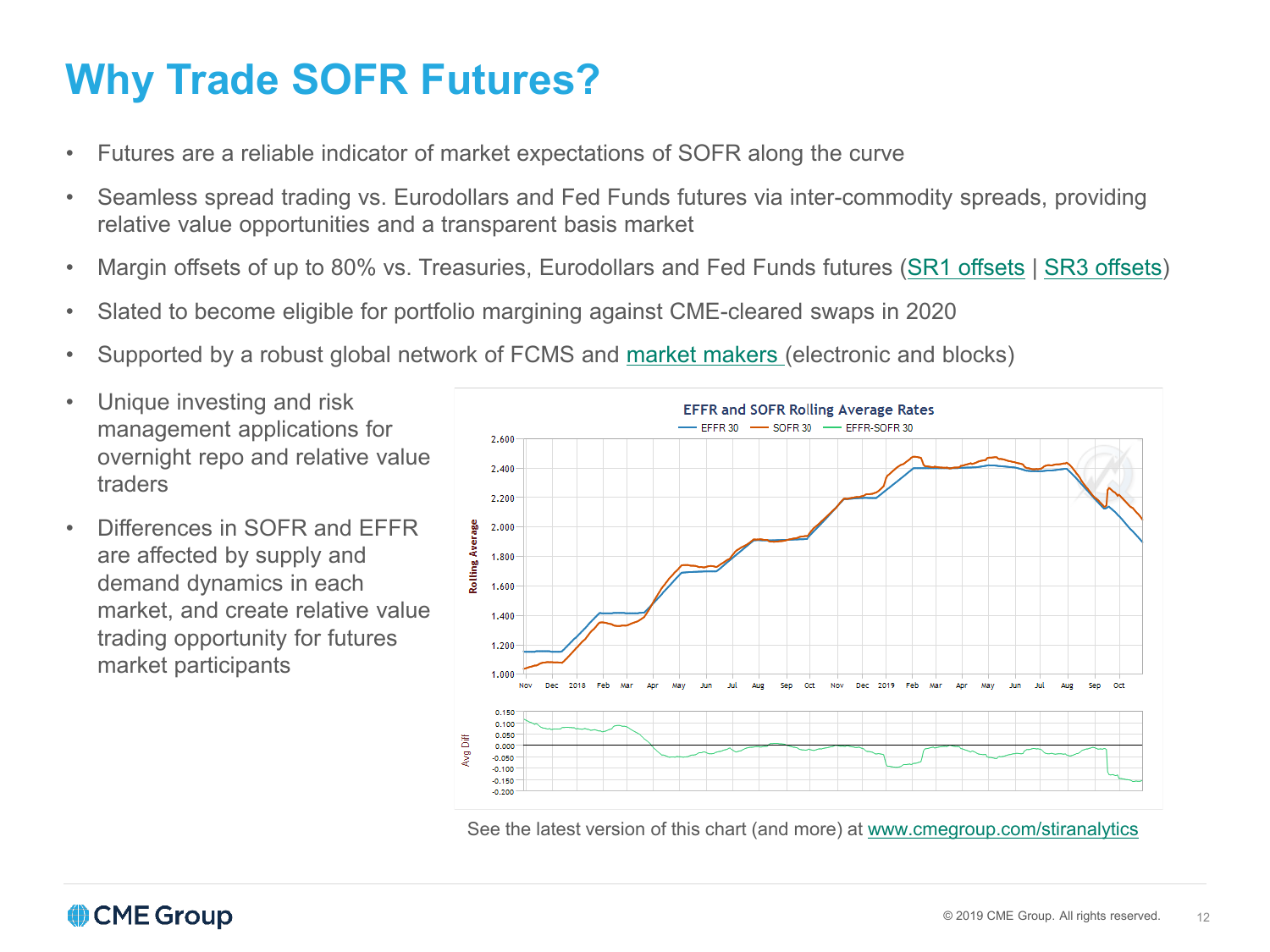### **For more information…**

Visit our website at [www.cmegroup.com/sofr](http://www.cmegroup.com/sofr) to find information on volume and open interest, educational materials, analytical tools and more.

Or contact our interest rates product team at [InterestRates@cmegroup.com](mailto:InterestRates@cmegroup.com)

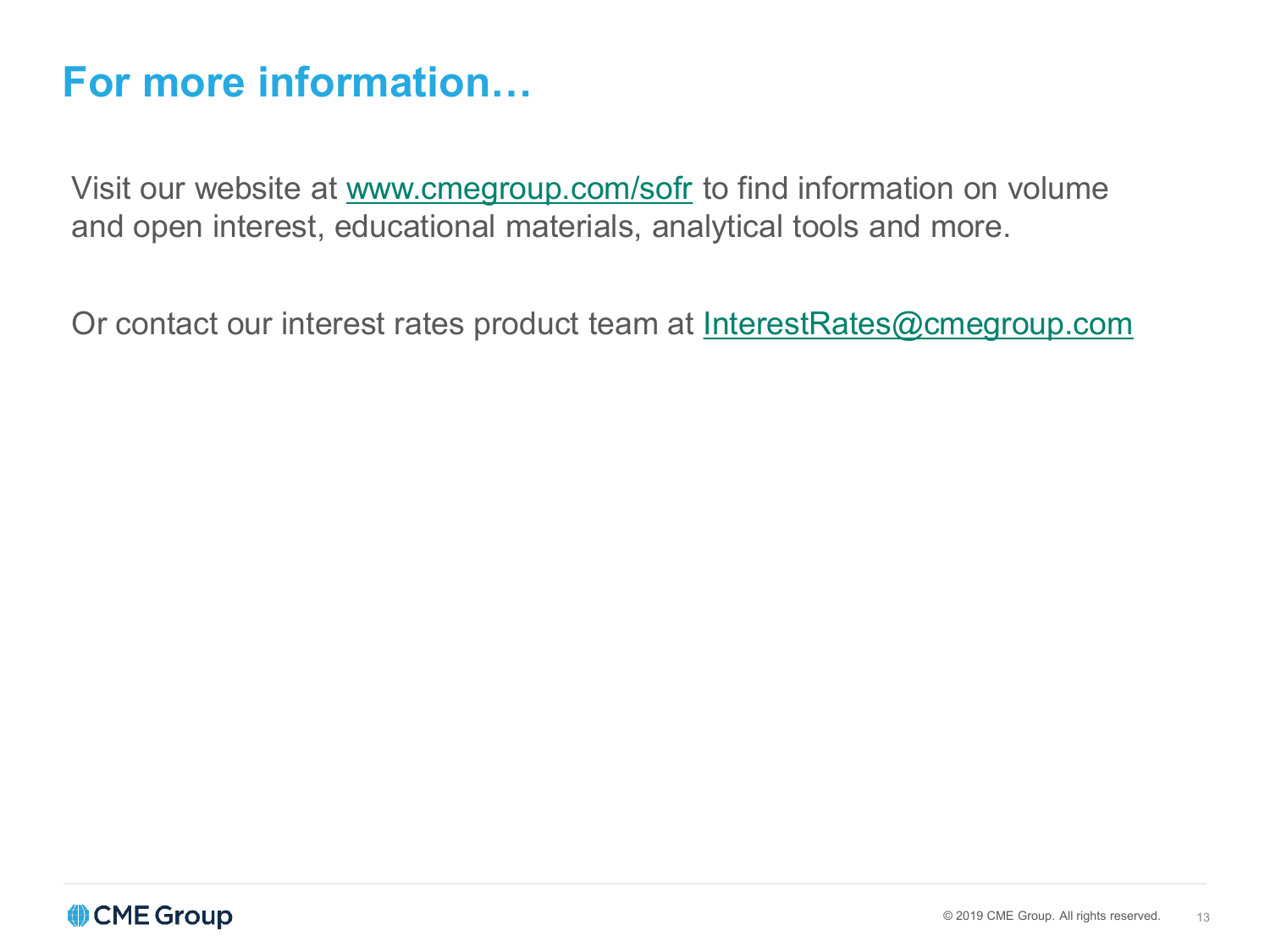# **Appendix**

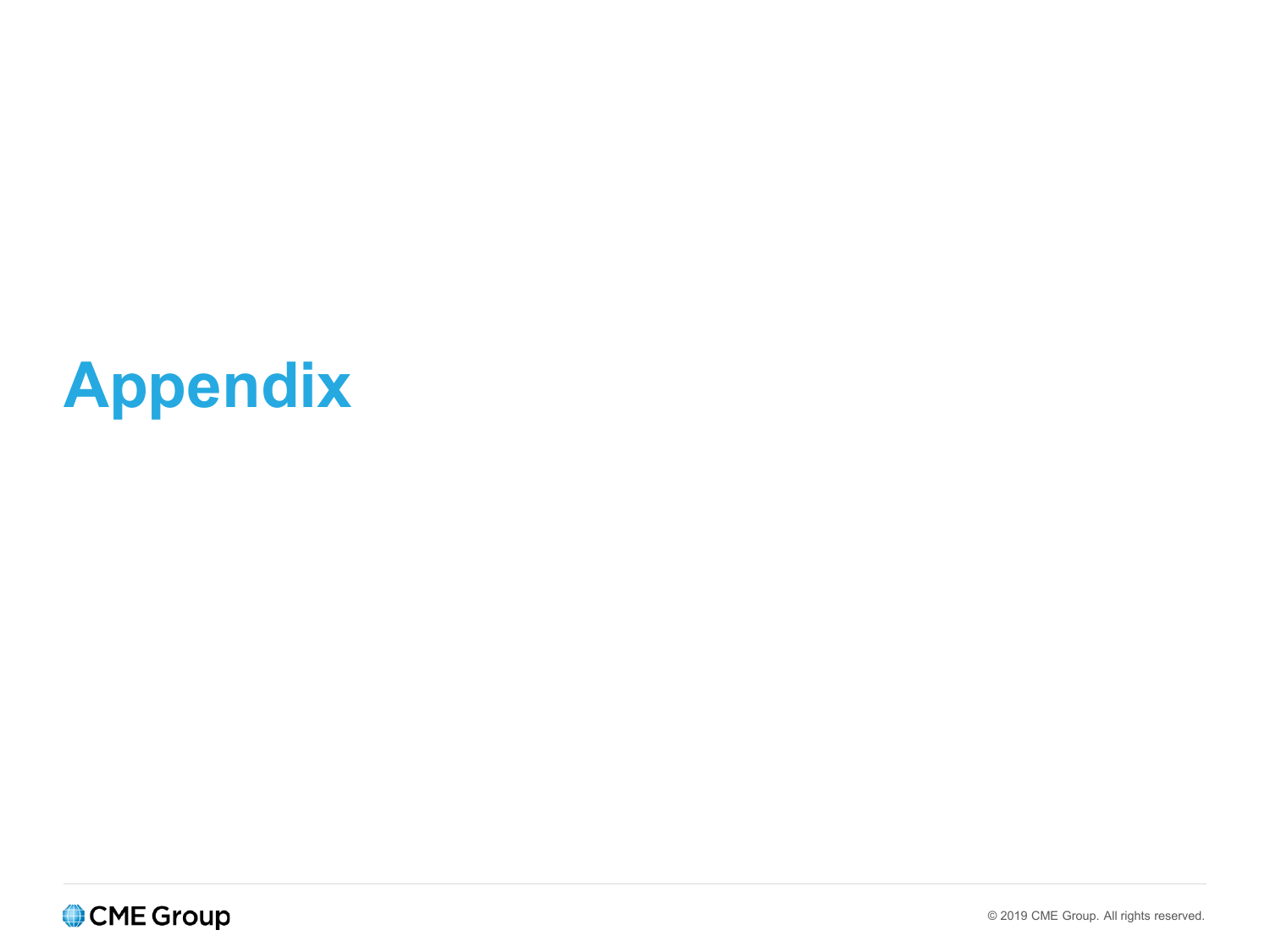# **SOFR Futures – Vendor Codes for Outrights and Spreads**

| <b>Product</b>                                        | 3-Month<br><b>SOFR</b> | 1-Month<br><b>SOFR</b> | 3-Month<br><b>SOFR vs.</b><br><b>Eurodollar</b> | <b>1-Month SOFR</b><br>vs. Fed Funds | <b>1-Month SOFR</b><br>vs. 3-Month SOFR | <b>Fed Funds</b><br>vs. 3-Month SOFR |
|-------------------------------------------------------|------------------------|------------------------|-------------------------------------------------|--------------------------------------|-----------------------------------------|--------------------------------------|
|                                                       | <b>Outright</b>        | <b>Outright</b>        | 1:1 Spread                                      | 1:1 Spread                           | 6:10 Spread                             | 6:10 Spread                          |
| <b>CME Globex</b>                                     | SR <sub>3</sub>        | SR <sub>1</sub>        | SR <sub>3</sub>                                 | SR <sub>1</sub>                      | SR <sub>1</sub>                         | ZQ                                   |
| Bloomberg                                             | <b>SFR Comdty</b>      | <b>SER Comdty</b>      | <b>SFRED</b>                                    | <b>SERFF Comdty</b>                  | <b>SERSFR Comdty</b>                    | <b>FFSFR Comdty</b>                  |
| <b>Thomson Reuters Globex</b><br>Chain RICs           | 0#1SRA:                | 0#1S1R:                | 0#1SRA-ED:                                      | 0#1S1R-FF:                           | 0#1S1R-S1R-SRA:                         | 0#1FF-FF-SRA:                        |
| <b>Thomson Reuters</b><br><b>Composite Chain RICs</b> | 0#SRA:                 | $0#S1R$ :              | 0#SRA-ED:                                       | $0#S1R-FF$ :                         | 0#S1R-S1R-SRA:                          | 0#FF-FF-SRA:                         |
| TT                                                    | SR <sub>3</sub>        | SR <sub>1</sub>        | SR <sub>3</sub>                                 | SR <sub>1</sub>                      | SR <sub>1</sub>                         | ZQ                                   |
| CQG                                                   | SR <sub>3</sub>        | SR <sub>1</sub>        | SGI <sub>0</sub>                                | SZI <sub>0</sub>                     | SRW11                                   | ZSWI1                                |
| FIS/SunGard                                           | SR <sub>3</sub>        | SR <sub>1</sub>        | SR <sub>3</sub>                                 | SR <sub>1</sub>                      | SR <sub>1</sub>                         | ZQ                                   |
| Fidessa                                               | SR <sub>3</sub>        | SR <sub>1</sub>        | SR <sub>3</sub>                                 | SR <sub>1</sub>                      | SR <sub>1</sub>                         | ZQ                                   |
| <b>Stellar</b>                                        | SR <sub>3</sub>        | SR <sub>1</sub>        | SR3-GE                                          | SR <sub>1</sub> -ZQ                  | SR <sub>1</sub> -SR <sub>3</sub>        | ZQ-SR3                               |
| ION (Pats & FFastFill)                                | SR <sub>3</sub>        | SR <sub>1</sub>        | Pending                                         | Pending                              | Pending                                 | Pending                              |
| <b>Broadway Technology</b>                            | SR <sub>3</sub>        | SR <sub>1</sub>        | Pending                                         | Pending                              | Pending                                 | Pending                              |
| <b>DTN</b>                                            | @SR3                   | @SR1                   | Pending                                         | Pending                              | Pending                                 | Pending                              |
| Itiviti                                               | SR <sub>3</sub>        | SR <sub>1</sub>        | Pending                                         | Pending                              | Pending                                 | Pending                              |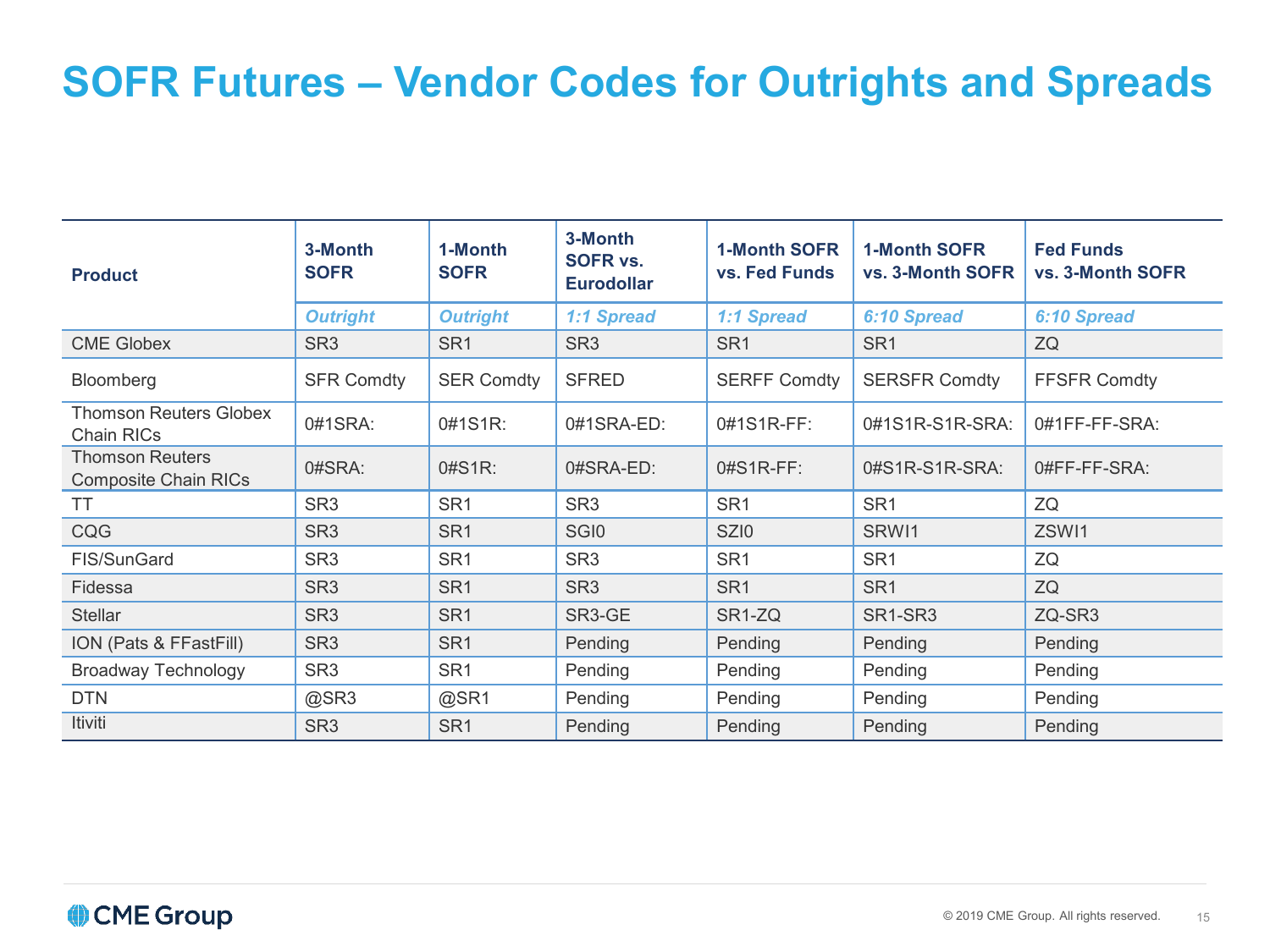# **Contract Specifications: Three-Month SOFR futures**

|                                          | <b>Three-Month SOFR futures</b>                                                                                                                                                                                                                                                                                                                                                                                                                                                                                                                                                                                                                                                                                                                                                                                                                                                                                                       |
|------------------------------------------|---------------------------------------------------------------------------------------------------------------------------------------------------------------------------------------------------------------------------------------------------------------------------------------------------------------------------------------------------------------------------------------------------------------------------------------------------------------------------------------------------------------------------------------------------------------------------------------------------------------------------------------------------------------------------------------------------------------------------------------------------------------------------------------------------------------------------------------------------------------------------------------------------------------------------------------|
| <b>Trading Unit</b>                      | Compounded daily Secured Overnight Financing Rate ("SOFR") interest during contract Reference Quarter, such that each basis point per<br>annum of interest = \$25 per contract. Reference Quarter: For a given contract, interval from (and including) 3rd Wed of 3rd month<br>preceding Delivery Month, to (and not including) 3rd Wed of Delivery Month.                                                                                                                                                                                                                                                                                                                                                                                                                                                                                                                                                                            |
| <b>Price Basis</b>                       | Contract-grade IMM Index: 100 minus R.<br>R = compounded daily SOFR interest during contract Reference Quarter.                                                                                                                                                                                                                                                                                                                                                                                                                                                                                                                                                                                                                                                                                                                                                                                                                       |
| <b>Contract Size</b>                     | \$25 per basis point per annum                                                                                                                                                                                                                                                                                                                                                                                                                                                                                                                                                                                                                                                                                                                                                                                                                                                                                                        |
| <b>Minimum Price</b><br><b>Increment</b> | Contracts with Four Months or Less Until Termination of Trading: 0.0025 IMM Index points (1/4 basis point per annum) equal to \$6.25<br>per contract All Other Contracts: 0.005 IMM Index points (1/2 basis point per annum) equal to \$12.50 per contract                                                                                                                                                                                                                                                                                                                                                                                                                                                                                                                                                                                                                                                                            |
| <b>Last Trading Day</b>                  | Exchange Business Day first preceding 3rd Wed of Delivery Month. Termination of Trading: Close of CME Globex trading on Last Day of<br>Trading.                                                                                                                                                                                                                                                                                                                                                                                                                                                                                                                                                                                                                                                                                                                                                                                       |
| <b>Delivery</b>                          | Cash settlement, by reference to Final Settlement Price, on first US government securities market business day following Last Day of<br>Trading.<br>Final Settlement Price: Contract-grade IMM Index evaluated on the basis of realized SOFR values during contract Reference Quarter<br>R = $\left[\right]$ $\left[\right]$ $\left\{1 + \left(\frac{di}{360}\right)^*(ri/100)\right\} - 1 \left[\right]$ x (360/D) x 100<br>n = Number of US government securities market business days in the Reference Quarter<br>~ Running variable indexing US government securities market business days during Reference Quarter<br>denotes the product of values indexed by the running variable, $i = 1, 2, \ldots, n$ .<br>$\prod_i$<br>$r_i$ = SOFR value for i th US government securities market business day<br>$d_i$ = Number of calendar days to which ri applies D = $\Sigma$ idi (ie, number of calendar days in Reference Quarter) |
| <b>Contract Months</b>                   | Nearest 39 March Quarterly months (Mar, Jun, Sep, Dec).<br>For each contract, Contract Month is the month in which Reference Quarter begins. Example: For a "Sep" contract, Reference Quarter<br>starts on IMM Wed of Sep and ends with Termination of Trading on the first US government securities market business day before IMM<br>Wed of Dec, the contract Delivery Month.                                                                                                                                                                                                                                                                                                                                                                                                                                                                                                                                                       |
| <b>CME Globex</b><br><b>Algorithm</b>    | Allocation (A Algorithm, with Top Order Allocation = 100% and Pro Rata Allocation = 100%)                                                                                                                                                                                                                                                                                                                                                                                                                                                                                                                                                                                                                                                                                                                                                                                                                                             |
| <b>Block Minimum</b>                     | 4pm-12am CT, Mon-Fri on regular business days and at all weekend times: 250 contracts<br>12am-7am CT, Mon-Fri on regular business days: 500<br>7am-4pm CT, Mon-Fri on regular business days: 1000                                                                                                                                                                                                                                                                                                                                                                                                                                                                                                                                                                                                                                                                                                                                     |
| <b>Product Code</b>                      | SR <sub>3</sub>                                                                                                                                                                                                                                                                                                                                                                                                                                                                                                                                                                                                                                                                                                                                                                                                                                                                                                                       |
| <b>Bloomberg Code</b>                    | <b>SFR Comdty <go></go></b>                                                                                                                                                                                                                                                                                                                                                                                                                                                                                                                                                                                                                                                                                                                                                                                                                                                                                                           |

#### CME Group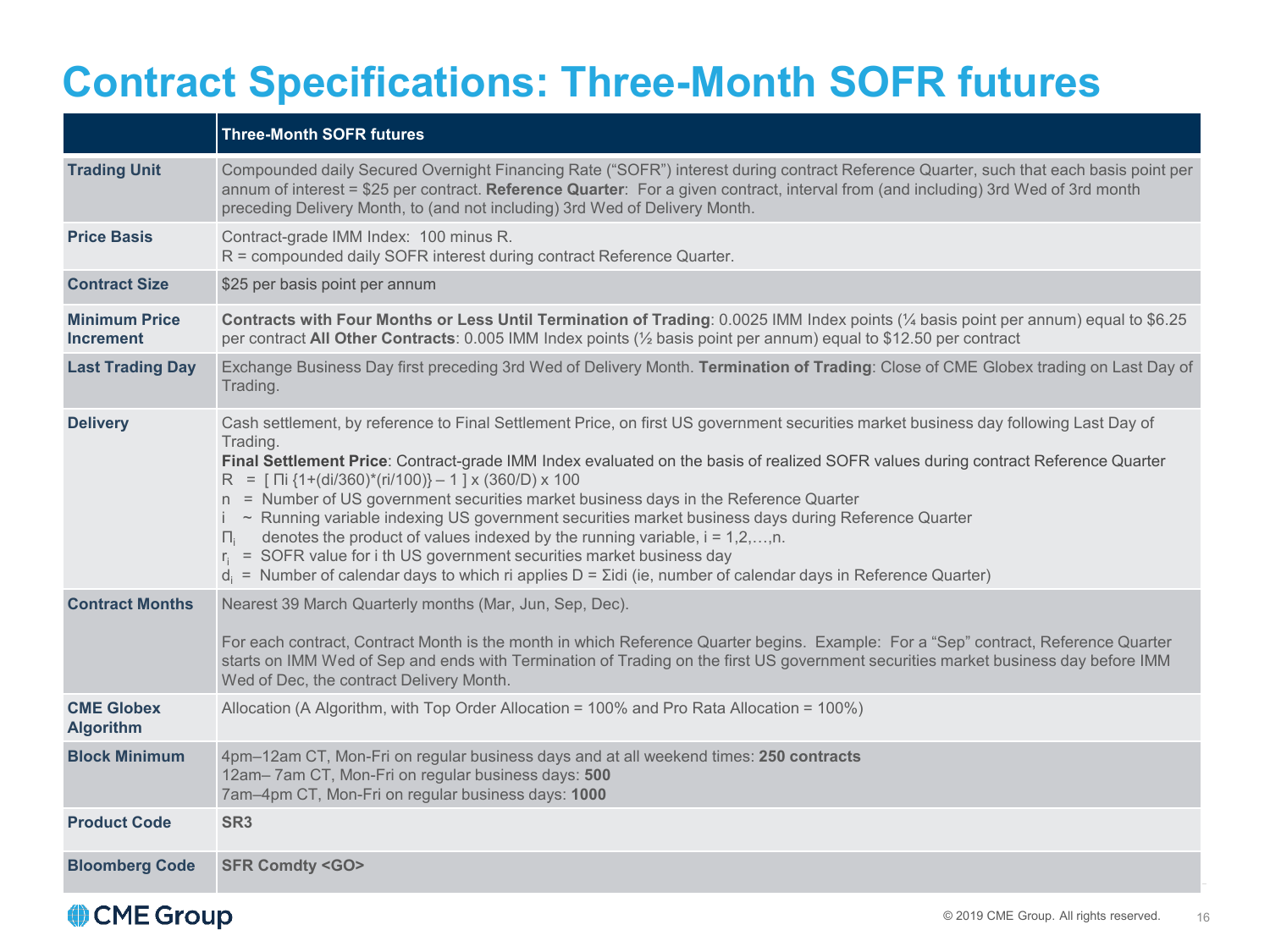# **Contract Specifications: One-Month SOFR futures**

|                                          | <b>One-Month SOFR futures</b>                                                                                                                                                                                                                                                                                                                                                                                                                                                                        |
|------------------------------------------|------------------------------------------------------------------------------------------------------------------------------------------------------------------------------------------------------------------------------------------------------------------------------------------------------------------------------------------------------------------------------------------------------------------------------------------------------------------------------------------------------|
| <b>Trading Unit</b>                      | Average daily Secured Overnight Financing Rate ("SOFR") interest during futures contract Delivery Month, such that each basis point per<br>annum of interest is worth \$41.67 per futures contract.                                                                                                                                                                                                                                                                                                  |
| <b>Price Basis</b>                       | Contract-grade IMM Index: 100 minus R.<br>R = average daily SOFR interest during contract Delivery Month.                                                                                                                                                                                                                                                                                                                                                                                            |
| <b>Contract Size</b>                     | \$41.67 per basis point per annum                                                                                                                                                                                                                                                                                                                                                                                                                                                                    |
| <b>Minimum Price</b><br><b>Increment</b> | 0.005 IMM Index points (1/2 basis point per annum) equal to \$20.835 per contract, provided that:<br>If first day of contract Delivery Month is Sat, Sun, or Mon, then MPI is 0.0025 Index points, equal to \$10.4175 per contract, as of first<br>trading day of contract Delivery Month.<br>If first day of contract Delivery Month is Tue, Wed, Thurs, or Fri, then MPI is 0.0025 Index points, equal to \$10.4175 per contract, as of<br>last Sunday of month preceding contract Delivery Month. |
| <b>Last Trading Day</b>                  | Last Exchange Business Day of contract Delivery Month.                                                                                                                                                                                                                                                                                                                                                                                                                                               |
| <b>Delivery</b>                          | Cash settlement, by reference to Final Settlement Price, on first US government securities market business day following Last Day of<br>Trading. Final Settlement Price: Contract-grade IMM Index evaluated at R = arithmetic average of daily SOFR during Delivery Month.                                                                                                                                                                                                                           |
| <b>Contract Months</b>                   | Nearest 13 calendar months                                                                                                                                                                                                                                                                                                                                                                                                                                                                           |
| <b>CME Globex</b><br><b>Algorithm</b>    | Split FIFO and Pro-Rata (K Algorithm, with Top Order Allocation = 100% and Pro Rata Allocation = 100%)                                                                                                                                                                                                                                                                                                                                                                                               |
| <b>Block Minimum</b>                     | 4pm-12am CT, Mon-Fri on regular business days and at all weekend times: 125 contracts<br>12am-7am CT, Mon-Fri on regular business days: 250<br>7am-4pm CT, Mon-Fri on regular business days: 500                                                                                                                                                                                                                                                                                                     |
| <b>Product Code</b>                      | SR <sub>1</sub>                                                                                                                                                                                                                                                                                                                                                                                                                                                                                      |
| <b>Bloomberg Code</b>                    | <b>SER Comdty <go></go></b>                                                                                                                                                                                                                                                                                                                                                                                                                                                                          |